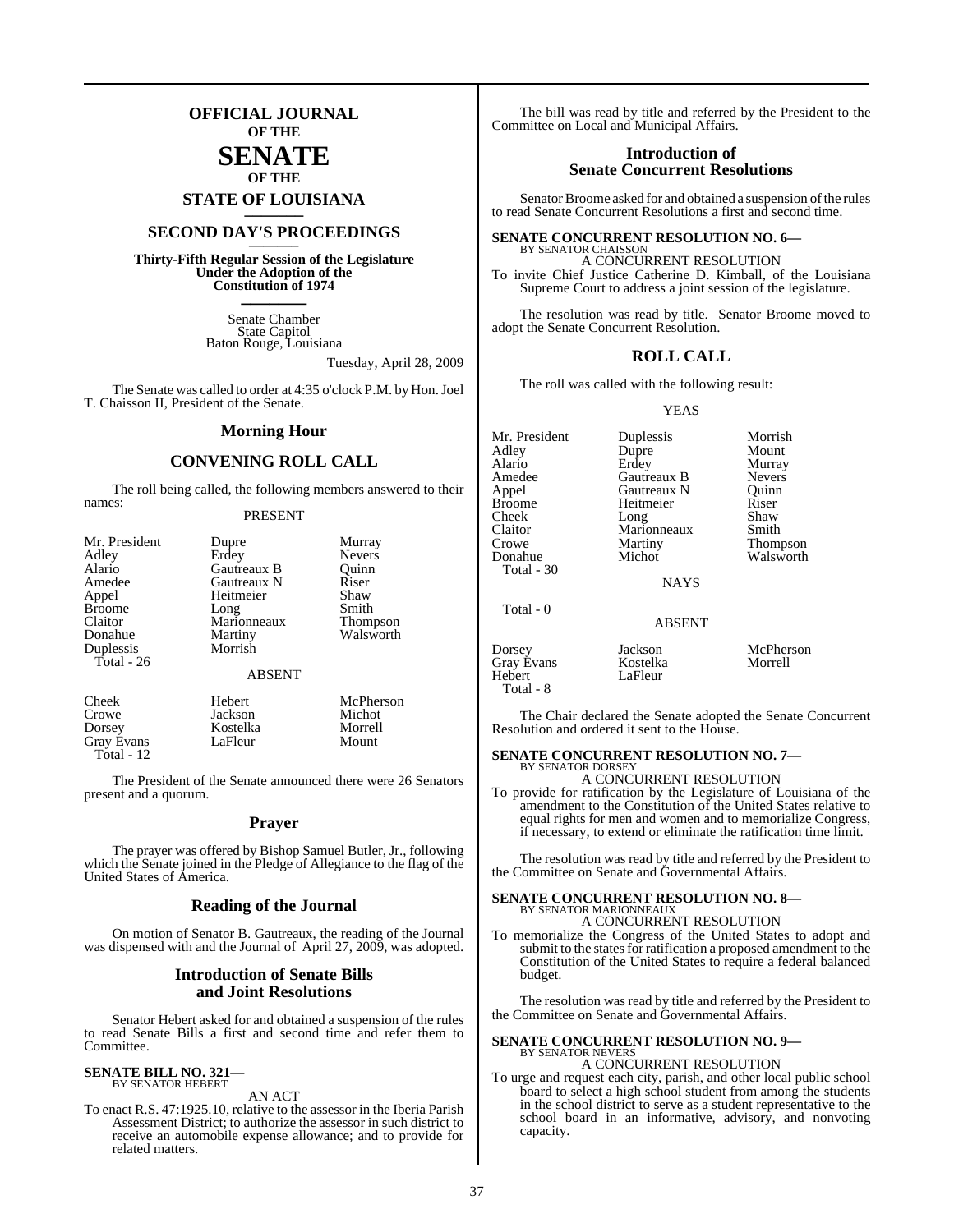# **Page 2 SENATE 2nd DAY'S PROCEEDINGS** April 28, 2009

The resolution was read by title and referred by the President to the Committee on Education.

# **SENATE CONCURRENT RESOLUTION NO. 10—** BY SENATOR SHAW

A CONCURRENT RESOLUTION

To memorialize the Congress of the United States to take whatever actions necessary to enact legislation that establishes the English language as the official language used by the government of the United States.

The resolution was read by title and referred by the President to the Committee on Senate and Governmental Affairs.

#### **SENATE CONCURRENT RESOLUTION NO. 11—** BY SENATOR SHAW

A CONCURRENT RESOLUTION

To memorialize the Congress of the United States to enact legislation requiring domestic business and domestic nonprofit entities that utilize automated telephone systems to offer "English" as the default choice of language communication.

The resolution was read by title and referred by the President to the Committee on Senate and Governmental Affairs.

## **SENATE CONCURRENT RESOLUTION NO. 12—** BY SENATOR BROOME A CONCURRENT RESOLUTION

To urge and request the Louisiana Recovery Authority to provide new action plans to spend Community Development Block Grant funds allowing nonprofit organizations to perform cost, construction and case management and emergency rental assistance and to use unallocated Community Development Block Grant or other identified funds to fill discrepancies for Louisiana recipients receiving housing grants.

The resolution was read by title and referred by the President to the Committee on Finance.

# **SENATE CONCURRENT RESOLUTION NO. 13—** BY SENATOR BROOME

A CONCURRENT RESOLUTION

To urge and request Southern University and Agricultural and Mechanical College to establish a plan and recommend local, state and federal policies that support university-private sector partnerships in renewable energy through research and development, public and private partnerships, and tax credit incentives that position Louisiana as a leader in clean energy research, workforce development, and economic development.

The resolution was read by title and referred by the President to the Committee on Education.

#### **SENATE CONCURRENT RESOLUTION NO. 14—**

- BY SENATORS DUPRE AND MCPHERSON AND REPRESENTATIVES DOVE AND HUTTER A CONCURRENT RESOLUTION
- To approve the annual Coastal Protection Plan for Fiscal Year 2009- 2010, as adopted by the Coastal Protection and Restoration Authority.

The resolution was read by title and referred by the President to the Committee on Natural Resources.

#### **Senate Bills and Joint Resolutions on Second Reading to be Referred**

#### **SENATE BILL NO. 255** BY SENATOR MURRAY

AN ACT

To enact R.S. 33:9109.1. relative to communication districts; to provide for the collection of an emergency service charge on prepaid wireless services; to provide for definitions; to establish the amount of the service charge; to provide for the administration, method of collection, and remittance of such

# fees to the department; to provide for the distribution of

generated funds to the communication districts; to provide for the liability of providers and sellers; to provide for the exclusivity of the emergency service charges; to provide for an effective date; and to provide for related matters.

On motion of Senator Murray, the bill was read by title and returned to the Calendar, subject to call.

### **Message from the House**

#### **ASKING CONCURRENCE IN HOUSE CONCURRENT RESOLUTIONS**

April 27, 2009

To the Honorable President and Members of the Senate:

I am directed to inform your honorable body that the House of Representatives has finally passed and asks your concurrence in the following House Concurrent Resolutions:

# **HOUSE CONCURRENT RESOLUTION NO. 47—** BY REPRESENTATIVE SIMON

A CONCURRENT RESOLUTION To memorialize the United States Congress to take such actions as are necessary to maintain the current incentives for the exploration and production of domestic oil and natural gas.

#### **HOUSE CONCURRENT RESOLUTION NO. 44—**

BY REPRESENTATIVES BARROW, AUBERT, AUSTIN BADON,<br>BURRELL, DIXON,FRANKLIN,GALLOT,ELBERTGUILLORY,HARDY,<br>HONEY, GIROD JACKSON,MICHAEL JACKSON,ROSALIND JONES,<br>LAFONTA,NORTON,PETERSON,RICHMOND,PATRICIA SMITH,AND<br>WILLIAMS AND SE

A CONCURRENT RESOLUTION To expresssincere and heartfelt condolences upon the death of Keith Martin Marchand.

# **HOUSE CONCURRENT RESOLUTION NO. 48—** BY REPRESENTATIVE ANDERS

A CONCURRENT RESOLUTION To commend Adam Millikin, Jr., upon the celebration of his one hundredth birthday.

#### **HOUSE CONCURRENT RESOLUTION NO. 56—**

BY REPRESENTATIVES HUTTER, BARROW, CHAMPAGNE, DOERGE,<br>HILL, ROSALIND JONES, KATZ, LANDRY, NORTON, PETERSON, JANE<br>SMITH, PATRICIA SMITH, ST. GERMAIN, AND STIAES AND<br>SENATORS BROOME, CHEEK, DORSEY, DUPLESSIS, GRA

### A CONCURRENT RESOLUTION

To commend Priscilla Lawrence of New Orleans upon her receipt of a 2009 Women of Excellence Award from the Louisiana Legislative Women's Caucus Foundation.

**HOUSE CONCURRENT RESOLUTION NO. 57—**<br>BY REPRESENTATIVES HUTTER, BARROW, CHAMPAGNE, DOERGE,<br>HILL, ROSALIND JONES, KATZ, LANDRY, NORTON, PETERSON, JANE<br>SMITH, PATRICIA SMITH, ST. GERMAIN, AND STIAES, AND<br>SENATORS BROOME, CH

#### A CONCURRENT RESOLUTION

To commend Helen Godfrey Smith of Shreveport upon her receipt of a 2009 Women of Excellence Award from the Louisiana Legislative Women's Caucus Foundation.

#### **HOUSE CONCURRENT RESOLUTION NO. 58—**

BY REPRESENTATIVES HUTTER, BARROW, CHAMPAGNE, DOERGE,<br>HILL, ROSALIND JONES, KATZ, LANDRY, NORTON, PETERSON, JANE<br>SMITH, PATRICIA SMITH, ST. GERMAIN, AND STIAES AND<br>SENATORS BROOME, CHEEK, DORSEY, DUPLESSIS, GRAY, JACKSON, MOUNT, AND QUINN

#### A CONCURRENT RESOLUTION

To commend Julia Chan, Ph.D., of Baton Rouge upon her receipt of a 2009 Women of Excellence Award from the Louisiana Legislative Women's Caucus Foundation.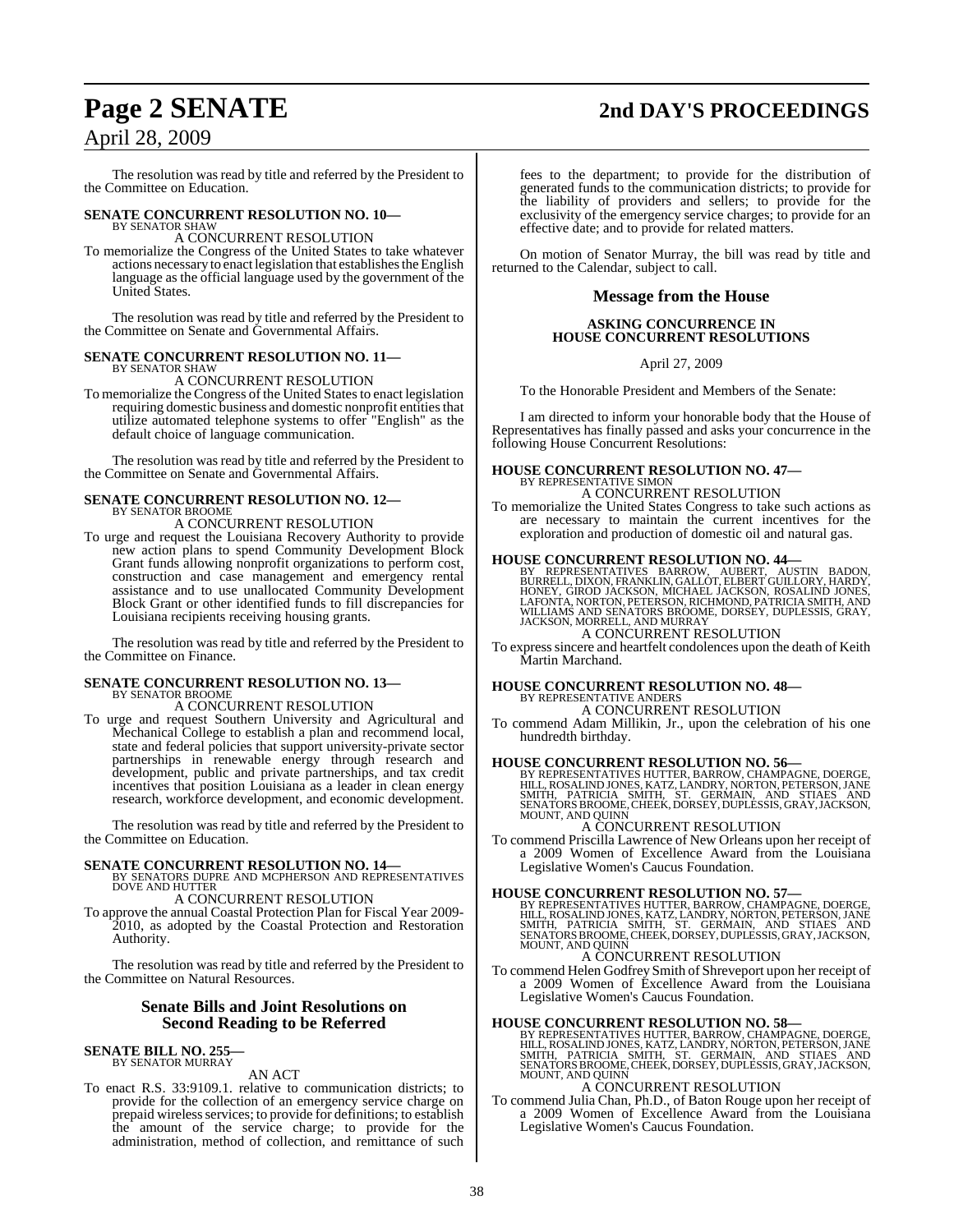# **2nd DAY'S PROCEEDINGS Page 3 SENATE**

# April 28, 2009

**HOUSE CONCURRENT RESOLUTION NO. 59—**<br>BY REPRESENTATIVES HUTTER, BARROW, CHAMPAGNE, DOERGE,<br>HILL, ROSALIND JONES, KATZ, LANDRY, NORTON, PETERSON, JANE<br>SMITH, PATRICIA SMITH, ST. GERMAIN, AND STIAES AND<br>SENATORS BROOME, CHE

A CONCURRENT RESOLUTION

To commend Deborah A. Roe of Baton Rouge upon her receipt of a 2009 Women of Excellence Award from the Louisiana Legislative Women's Caucus Foundation.

**HOUSE CONCURRENT RESOLUTION NO. 61—**<br>BY REPRESENTATIVES HUTTER, BARROW, CHAMPAGNE, DOERGE,<br>HILL, ROSALIND JONES, KATZ, LANDRY, NORTON, PETERSON, JANE<br>SMITH, PATRICIA SMITH, ST. GERMAIN, AND STIAES AND<br>SENATORS BROOME, CHE MOUNT, AND QUINN

A CONCURRENT RESOLUTION

To commend Wendy H. Roy of Alexandria upon her receipt of a 2009 Women of Excellence Award from the Louisiana Legislative Women's Caucus Foundation.

#### **HOUSE CONCURRENT RESOLUTION NO. 62—**

BY REPRESENTATIVES HUTTER, BARROW, CHAMPAGNE, DOERGE,<br>HILL, ROSALIND JONES, KATZ, LANDRY, NORTON, PETERSON, JANE<br>SMITH, PATRICIA - SMITH, - ST. - GERMAIN, - AND - STIAES - AND<br>SENATORS BROOME, CHEEK, DORSEY, DUPLESSIS, GRA

#### A CONCURRENT RESOLUTION

To commend Carol McMichael Reese, Ph.D., of New Orleans upon her receipt of a 2009 Women of Excellence Award from the Louisiana Legislative Women's Caucus Foundation.

**HOUSE CONCURRENT RESOLUTION NO. 63**<br>BY REPRESENTATIVES HUTTER, BARROW, CHAMPAGNE, DOERGE,<br>HILL, ROSALIND JONES, KATZ, LANDRY, NORTON, PETERSON, JANE<br>SMITH, PATRICIA SMITH, ST. GERMAIN, AND STIAES AND<br>SENATORS BROOME, CHEE MOUNT, AND QUINN

#### A CONCURRENT RESOLUTION

To commend Sarah Miller of Lafayette upon her receipt of a 2009 Women of Excellence Award from the Louisiana Legislative Women's Caucus Foundation.

# **HOUSE CONCURRENT RESOLUTION NO. 64—** BY REPRESENTATIVE HENRY BURNS AND SENATOR ADLEY

A CONCURRENT RESOLUTION To commend Richard Kenneth "Dickie" Barnes, Jr., for his

dedication and service in the United States Navy and his 30 years of excellent service with the Louisiana Department of Wildlife and Fisheries.

**HOUSE CONCURRENT RESOLUTION NO. 65—**<br>BY REPRESENTATIVES LOPINTO, BILLIOT, CONNICK, GISCLAIR, HENRY, GIROD JACKSON, LABRUZZO, LIGI, TALBOT, TEMPLET,<br>TUCKER, WILLMOTT, AND WOOTON AND SENATORS MARTINY,<br>ALARIO, APPEL, HEITMEI

To express sincere and heartfelt condolences upon the death of Paul E. Emenes of Metairie.

### **HOUSE CONCURRENT RESOLUTION NO. 66—** BY REPRESENTATIVE PETERSON A CONCURRENT RESOLUTION

To recognize Wednesday, May 13, 2009, as Planned Parenthood Day in Louisiana.

## **HOUSE CONCURRENT RESOLUTION NO. 67—**

BY REPRESENTATIVE PETERSON AND SENATOR GRAY A CONCURRENT RESOLUTION

To recognize Wednesday, June 10, 2009, as Delta Sigma Theta Sorority "Red and White" Day at the Legislature of Louisiana.

# **HOUSE CONCURRENT RESOLUTION NO. 69—** BY REPRESENTATIVE DIXON

A CONCURRENT RESOLUTION To commend Joseph Hudson, Sr., upon the celebration of his one hundredth birthday.

# **HOUSE CONCURRENT RESOLUTION NO. 70—** BY REPRESENTATIVE DIXON

A CONCURRENT RESOLUTION To commend Elmer Vincent Moore as he celebrates entering his ninetieth year of life.

## **HOUSE CONCURRENT RESOLUTION NO. 71—** BY REPRESENTATIVE HARDY A CONCURRENT RESOLUTION

To express sincere and heartfelt condolences upon the death of Michael "Blaise" Landry of Morganza.

## **HOUSE CONCURRENT RESOLUTION NO. 55—** BY REPRESENTATIVE HUTTER A CONCURRENT RESOLUTION

To memorialize the United States Congress to take such actions as are necessary to appropriate funds to be used for storm-proofing interior pump stations in St. Bernard and Plaquemines parishes.

HOUSE CONCURRENT RESOLUTION NO. 12—<br>BY REPRESENTATIVES TUCKER, ABRAMSON, ANDERS, ARMOLD, AUBERT, AUSTIN BADON, BOBBY BADON, BALDONE, BARRAS, BARROW, BILLIOT, BURRELL, CARMODY, CARTER, CHAMPAGNE, CHANDILER, CHANKERY, CONNIC

To commend the Honorable Chet D. Traylor upon his retirement from the Louisiana Supreme Court.

# **HOUSE CONCURRENT RESOLUTION NO. 13—** BY REPRESENTATIVE HARDY A CONCURRENT RESOLUTION

To commend President Barack Obama and to extend best wishes for continued success during his administration.

#### **HOUSE CONCURRENT RESOLUTION NO. 14—** BY REPRESENTATIVE PATRICIA SMITH AND SENATOR BROOME A CONCURRENT RESOLUTION

To express condolences upon the death of Joanne Dillon LaMotte of Baton Rouge.

# **HOUSE CONCURRENT RESOLUTION NO. 15—** BY REPRESENTATIVE DANAHAY

A CONCURRENT RESOLUTION

To commend Anne Soileau upon her retirement as director of state civil service and administrative head of the Louisiana Department of State Civil Service and to recognize her contributions during more than three decades of highly productive state public service.

# **HOUSE CONCURRENT RESOLUTION NO. 16—** BY REPRESENTATIVES ROY AND HAZEL A CONCURRENT RESOLUTION

To commend Louisiana's classroom teachers and to recognize the first full week of October annually as the Week of the Classroom Teacher.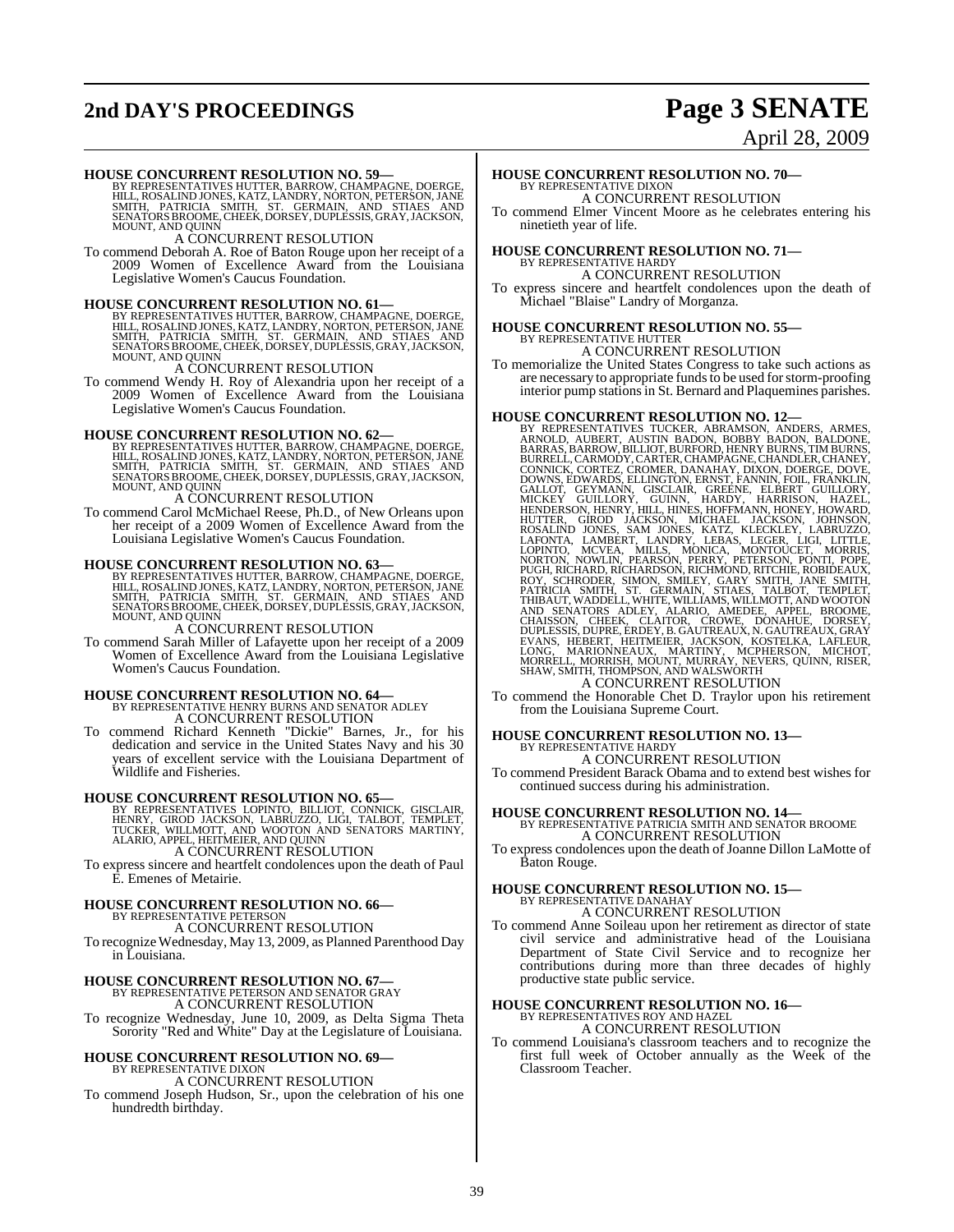# **Page 4 SENATE 2nd DAY'S PROCEEDINGS**

## April 28, 2009

#### **HOUSE CONCURRENT RESOLUTION NO. 17—**

BY REPRESENTATIVE MILLS A CONCURRENT RESOLUTION

To commend the city of Breaux Bridge upon the celebration of its one hundred fiftieth anniversary.

**HOUSE CONCURRENT RESOLUTION NO. 18**<br>BY REPRESENTATIVES WILLMOTT, TALBOT, LIGI, HENRY,<br>LABRUZZO, AND LOPINTO AND SENATORS APPEL AND MARTINY<br>A CONCURRENT RESOLUTION

To commend the Archbishop Chapelle High School girls basketball team upon winning the Class 5A state championship.

# **HOUSE CONCURRENT RESOLUTION NO. 19—** BY REPRESENTATIVE PATRICIA SMITH

A CONCURRENT RESOLUTION

To commend Devika Balachandran, an eleventh grade student at McKinley High School in Baton Rouge, upon her receipt of the 2009 Siemens Award for Advanced Placement.

# **HOUSE CONCURRENT RESOLUTION NO. 20—** BY REPRESENTATIVE KATZ

A CONCURRENT RESOLUTION

To express the sincere condolences and the heartfelt sorrow of the Legislature of Louisiana upon the death of Mr. Sol Rosenberg.

HOUSE CONCURRENT RESOLUTION NO. 21—<br>BY REPRESENTATIVES MILLS, AUBERT, BOBBY BADDONE, BARRAS, BARROW, CHAMPAGNE, CORTEZ, DANAHAY, DOVE, FRANKLIN, GEYMANN, GISCLAIR, ELBERT GUILLORY, MICKEY<br>GUILLORY, GUINN, HARDY, HARRISON, A CONCURRENT RESOLUTION

To recognize Tuesday, May 12, 2009, as Crawfish Day in Louisiana.

# **HOUSE CONCURRENT RESOLUTION NO. 22—** BY REPRESENTATIVE NOWLIN

A CONCURRENT RESOLUTION

To commend the women of Les Amies of Natchitoches, Inc., who celebrated the organization's fiftieth anniversary in June of 2008.

# **HOUSE CONCURRENT RESOLUTION NO. 23—** BY REPRESENTATIVE MILLS

A CONCURRENT RESOLUTION

To commend William K. Fontenot, Jr., upon his receipt of the 2008 Charles E. Dunbar,Jr.Career Service Award fromthe Louisiana Civil Service League.

# **HOUSE CONCURRENT RESOLUTION NO. 24—** BY REPRESENTATIVE MILLS A CONCURRENT RESOLUTION

To commend Philip McCrory upon hisreceipt of the 2008 Charles E. Dunbar, Jr. Career Service Award from the Louisiana Civil Service League.

# **HOUSE CONCURRENT RESOLUTION NO. 26—** BY REPRESENTATIVE PATRICIA SMITH

A CONCURRENT RESOLUTION

To commend Frankie Day upon receiving a 2008 Milken Family Foundation National Educator Award and for her dedicated service to the students of Louisiana State University Laboratory School in Baton Rouge.

**HOUSE CONCURRENT RESOLUTION NO. 27—**<br>BY REPRESENTATIVES KLECKLEY, FRANKLIN, DANAHAY,<br>GEYMANN, GUINN, HILL, AND PERRY AND SENATORS MORRISH,<br>MOUNT, AND SMITH A CONCURRENT RESOLUTION

To express sincere and heartfelt condolences upon the death of Thomas Joseph Morris, Sr.

**HOUSE CONCURRENT RESOLUTION NO. 28—**<br>BY REPRESENTATIVES KLECKLEY, DANAHAY, GEYMANN, HILL,<br>GUINN, PERRY, AND FRANKLIN AND SENATORS MORRISH, MOUNT,<br>AND SMITH

A CONCURRENT RESOLUTION

To express sincere and heartfelt condolences upon the death of Charles Vicknair of Lake Charles.

# **HOUSE CONCURRENT RESOLUTION NO. 29—** BY REPRESENTATIVE KLECKLEY

A CONCURRENT RESOLUTION

To express sincere and heartfelt condolences upon the death of Lisa Nolen White of Lake Charles.

# **HOUSE CONCURRENT RESOLUTION NO. 30—** BY REPRESENTATIVE PATRICIA SMITH A CONCURRENT RESOLUTION

- 
- To recognize Tuesday, May 26, 2009, as YWCA Day at the legislature.

- HOUSE CONCURRENT RESOLUTION NO. 31—<br>BY REPRESENTATIVES TUCKER, ABRAMSON, ANDERS, ARMES, ARNOLD, AUBERT, AUSTIN BADON, BOBBY BADON, BALDONE, BARRAS, BARROW, BILLIOT, BURFORD, HENRY BURNS, TIM BURNS, BURRELL, CARMODY, CARTER
- To commend Jack Hanemann upon his retirement from Entergy Corporation after more than forty-one and a half years of service.

**HOUSE CONCURRENT RESOLUTION NO. 32—** BY REPRESENTATIVES TUCKER AND HOFFMANN AND SENATOR WALSWORTH A CONCURRENT RESOLUTION

To commend James E. Bradford upon his retirement as manager of governmental affairs for Smurfit-Stone Container Corporation in Hodge, Louisiana.

#### **HOUSE CONCURRENT RESOLUTION NO. 25—**

BY REPRESENTATIVE MILLS A CONCURRENT RESOLUTION

To commend Norma Theriot upon her receipt of the 2008 Charles E. Dunbar, Jr. Career Service Award from the Louisiana Civil Service League.

# **HOUSE CONCURRENT RESOLUTION NO. 34—** BY REPRESENTATIVE PUGH

A CONCURRENT RESOLUTION

To recognize Wednesday, May 13, 2009, as Ponchatoula Strawberry Festival Day.

# **HOUSE CONCURRENT RESOLUTION NO. 35—** BY REPRESENTATIVE PUGH

A CONCURRENT RESOLUTION

To recognize Wednesday, May 27, 2009, as Elmer's Candy Day in the state of Louisiana.

## **HOUSE CONCURRENT RESOLUTION NO. 36—** BY REPRESENTATIVE WOOTON A CONCURRENT RESOLUTION

To commend and congratulate Special Olympics Louisiana for its outstanding work and achievement in providing year-round sports training and athletic competition in a variety of Olympic-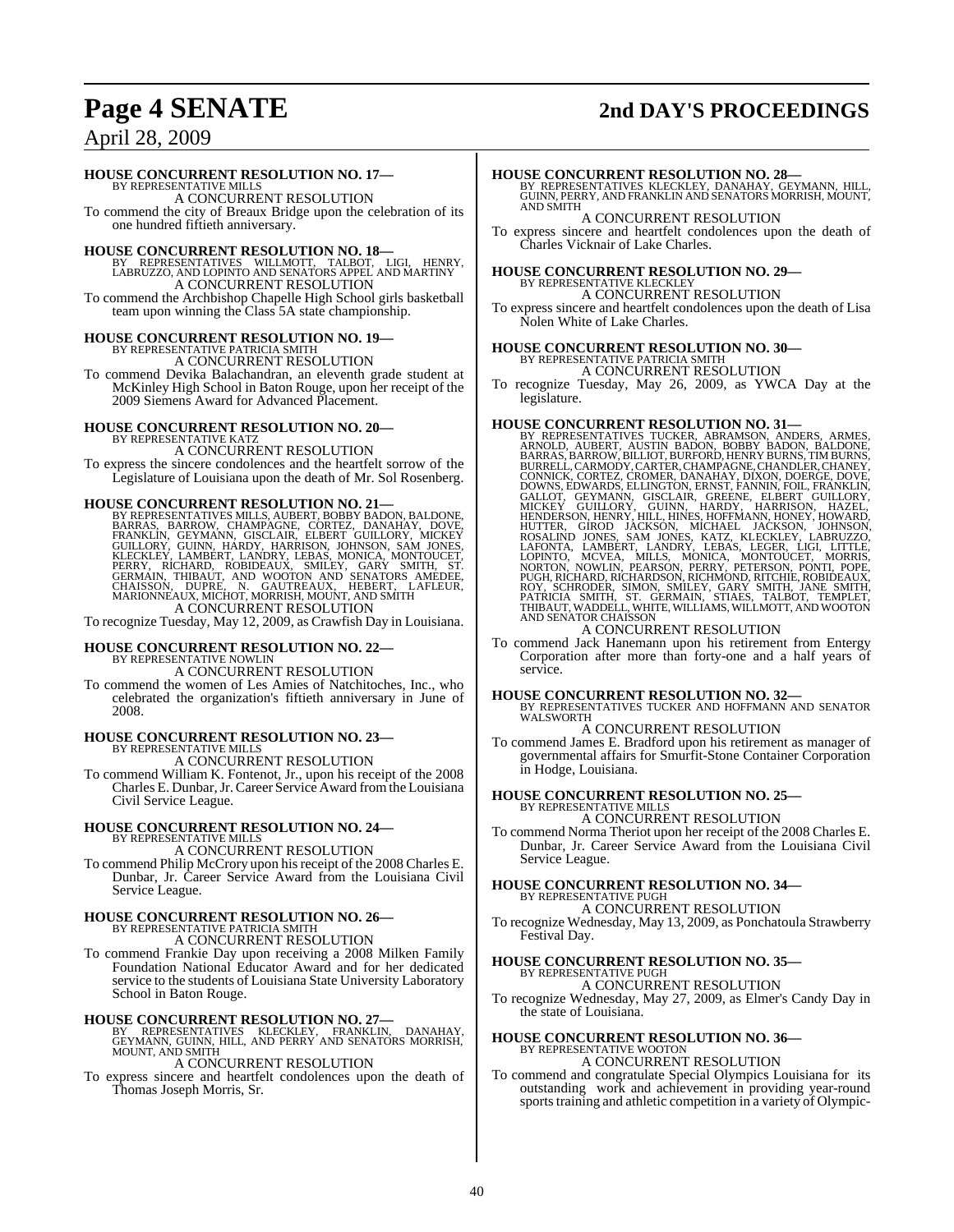# **2nd DAY'S PROCEEDINGS Page 5 SENATE**

type sports for all children and adults with intellectual disabilities, giving them continuing opportunities to develop physical fitness, demonstrate courage, experience joy, and participate in a sharing of gifts, skills, and friendship with their families, other Special Olympics athletes, and the community.

#### **HOUSE CONCURRENT RESOLUTION NO. 39—** BY REPRESENTATIVE HONEY

A CONCURRENT RESOLUTION

To recognize March thirtieth annually as Welcome Home Vietnam Veterans Day.

# **HOUSE CONCURRENT RESOLUTION NO. 40—** BY REPRESENTATIVES EDWARDS, MCVEA, AND THIBAUT

A CONCURRENT RESOLUTION To expresssincere and heartfelt condolences upon the death of Lloyd L. Lindsey, Jr., Superintendent of West Feliciana Parish Public Schools.

# **HOUSE CONCURRENT RESOLUTION NO. 42—** BY REPRESENTATIVE JOHNSON

A CONCURRENT RESOLUTION

To commend Chairman Earl Barbry, Sr., of the Tunica-Biloxi Tribe of Louisiana.

> Respectfully submitted, ALFRED W. SPEER Clerk of the House of Representatives

#### **House Concurrent Resolutions**

Senator Walsworth asked for and obtained a suspension of the rules to read House Concurrent Resolutions a first and second time.

HOUSE CONCURRENT RESOLUTION NO. 12—<br>BY REPRESENTATIVES TUCKER, ABRAMSON, ANDERS, ARMES, ARNOLD, AUBERT, AUSTIN BADON, BOBBY BADON, BALDONE, BARRAS, BARROW, BILLIOT, BURFORD, HENRY BURNS, TUMBURNS, BURRELL, CARMODY, CARTER, SMITH, ST. GERMAIN, STIAES, TALBOT, TEMPLET, THIBAUT,<br>WADDELL, WHITE, WILLIAMS, WILLMOTT, AND WOOTON AND<br>SENATORS ADLEY, ALARIO, AMEDEE, APPEL, BROOME, CHAISSON,<br>CHEEK,CLAITOR,CROWE,DONAHUE,DORSEY,DUPLESSIS,DUPRE,<br>ERDEY, B

#### A CONCURRENT RESOLUTION

To commend the Honorable Chet D. Traylor upon his retirement from the Louisiana Supreme Court.

The resolution was read by title. Senator Walsworth moved to concur in the House Concurrent Resolution.

### **ROLL CALL**

The roll was called with the following result:

#### **YEAS**

| Mr. President | Duplessis   | Morrish       |
|---------------|-------------|---------------|
| Adley         | Dupre       | Mount         |
| Alario        | Erdey       | Murray        |
| Amedee        | Gautreaux N | <b>Nevers</b> |
| Appel         | Hebert      | Ouinn         |
| <b>Broome</b> | Heitmeier   | Riser         |
| Cheek         | Long        | Shaw          |

# April 28, 2009

| Claitor<br>Crowe<br>Donahue<br>Total - 29               | Marionneaux<br>Martiny<br>Michot | <b>Thompson</b><br>Walsworth  |
|---------------------------------------------------------|----------------------------------|-------------------------------|
|                                                         | <b>NAYS</b>                      |                               |
| Total $-0$                                              | <b>ABSENT</b>                    |                               |
| Dorsey<br>Gautreaux B<br><b>Gray Evans</b><br>Total - 9 | Jackson<br>Kostelka<br>LaFleur   | McPherson<br>Morrell<br>Smith |

The Chair declared the Senate had concurred in the House Concurrent Resolution and ordered it returned to the House.

# **HOUSE CONCURRENT RESOLUTION NO. 13—** BY REPRESENTATIVE HARDY

A CONCURRENT RESOLUTION To commend President Barack Obama and to extend best wishes for continued success during his administration.

The resolution was read by title. Senator Michot moved to concur in the House Concurrent Resolution.

#### **ROLL CALL**

The roll was called with the following result:

#### YEAS

Gautreaux N Nevers<br>Hebert Quinn

Kostelka Shaw<br>Long Smith

Martiny Walsworth<br>Michot

Mr. President Dupre Mount<br>Adlev Erdey Murray Adley Erdey Murray Amedee Hebert Quinr<br>
Appel Heitmeier Riser Appel Heitmeier Riser Cheek Long Smith<br>Claitor Marionneaux Thompson Claitor Marionneaux<br>Crowe Martiny Donahue Michot<br>Duplessis Morrish Duplessis Total - 31

Total - 0

ABSENT

NAYS

Dorsey Jackson Morrell Gautreaux B LaFleur<br>Grav Evans McPherson Gray Evans Total - 7

The Chair declared the Senate had concurred in the House Concurrent Resolution and ordered it returned to the House.

## **HOUSE CONCURRENT RESOLUTION NO. 14—**

BY REPRESENTATIVE PATRICIA SMITH AND SENATOR BROOME A CONCURRENT RESOLUTION To express condolences upon the death of Joanne Dillon LaMotte of Baton Rouge.

The resolution was read by title. Senator Broome moved to concur in the House Concurrent Resolution.

#### **ROLL CALL**

The roll was called with the following result:

#### YEAS

Mr. President Dupre Morrish<br>Adley Erdev Mount Adley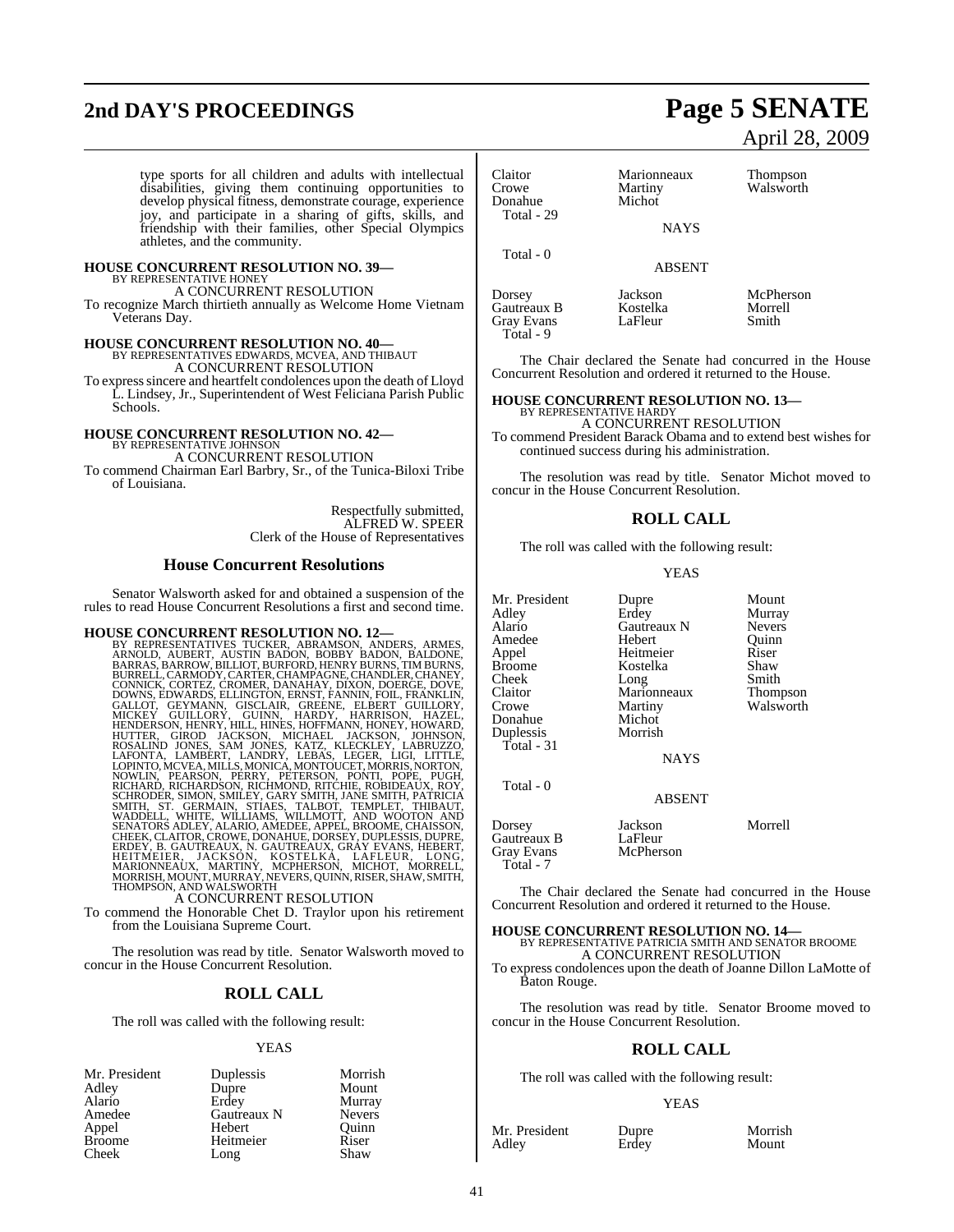# April 28, 2009

| Alario            | Gautreaux B        | Murray        |
|-------------------|--------------------|---------------|
| Amedee            | Gautreaux N        | <b>Nevers</b> |
| Appel             | Hebert             | Ouinn         |
| <b>Broome</b>     | Heitmeier          | Riser         |
| Cheek             | Kostelka           | Shaw          |
| Claitor           | Long               | Smith         |
| Crowe             | Marionneaux        | Thompson      |
| Donahue           | Martiny            | Walsworth     |
| Duplessis         | Michot             |               |
| Total $-32$       |                    |               |
|                   | <b>NAYS</b>        |               |
| Total - 0         |                    |               |
|                   | <b>ABSENT</b>      |               |
| Dorsey            | Jackson<br>LaFleur | McPherson     |
| <b>Gray Evans</b> |                    | Morrell       |

Total - 6

The Chair declared the Senate had concurred in the House Concurrent Resolution and ordered it returned to the House.

## **HOUSE CONCURRENT RESOLUTION NO. 15—** BY REPRESENTATIVE DANAHAY A CONCURRENT RESOLUTION

To commend Anne Soileau upon her retirement as director of state civil service and administrative head of the Louisiana Department of State Civil Service and to recognize her contributions during more than three decades of highly productive state public service.

The resolution was read by title. Senator Morrish moved to concur in the House Concurrent Resolution.

#### **ROLL CALL**

The roll was called with the following result:

#### YEAS

| Mr. President | Dupre       | Morrish       |
|---------------|-------------|---------------|
| Adley         | Erdey       | Mount         |
| Alario        | Gautreaux B | Murray        |
| Amedee        | Gautreaux N | <b>Nevers</b> |
| Appel         | Hebert      | Ouinn         |
| <b>Broome</b> | Heitmeier   | Riser         |
| Cheek         | Long        | Shaw          |
| Claitor       | Marionneaux | Smith         |
| Donahue       | Martiny     | Thompson      |
| Duplessis     | Michot      | Walsworth     |
| Total - 30    |             |               |
|               | <b>NAYS</b> |               |
| Total - 0     |             |               |
|               | ABSENT      |               |

#### Crowe Jackson McPherson<br>
Dorsey Kostelka Morrell Kostelka<br>LaFleur Gray Evans  $Total - 8$

The Chair declared the Senate had concurred in the House Concurrent Resolution and ordered it returned to the House.

## **HOUSE CONCURRENT RESOLUTION NO. 16—** BY REPRESENTATIVES ROY AND HAZEL A CONCURRENT RESOLUTION

To commend Louisiana's classroom teachers and to recognize the first full week of October annually as the Week of the Classroom Teacher.

The resolution was read by title. Senator Long moved to concur in the House Concurrent Resolution.

# **Page 6 SENATE 2nd DAY'S PROCEEDINGS**

## **ROLL CALL**

The roll was called with the following result:

YEAS

| Mr. President | Erdey         | Mount         |
|---------------|---------------|---------------|
| Adley         | Gautreaux B   | Murray        |
| Alario        | Gautreaux N   | <b>Nevers</b> |
| Amedee        | Hebert        | Ouinn         |
| Appel         | Heitmeier     | Riser         |
| <b>Broome</b> | Kostelka      | Shaw          |
| Cheek         | Long          | Smith         |
| Claitor       | Marionneaux   | Thompson      |
| Donahue       | Martiny       | Walsworth     |
| Duplessis     | Michot        |               |
| Dupre         | Morrish       |               |
| Total - 31    |               |               |
|               | <b>NAYS</b>   |               |
| Total - 0     |               |               |
|               | <b>ABSENT</b> |               |
|               |               |               |

| Crowe      | Jackson   | Morrell |
|------------|-----------|---------|
| Dorsev     | LaFleur   |         |
| Gray Évans | McPherson |         |
| Total - 7  |           |         |

The Chair declared the Senate had concurred in the House Concurrent Resolution and ordered it returned to the House.

### **HOUSE CONCURRENT RESOLUTION NO. 17—**

BY REPRESENTATIVE MILLS A CONCURRENT RESOLUTION

To commend the city of Breaux Bridge upon the celebration of its one hundred fiftieth anniversary.

The resolution was read by title. Senator Hebert moved to concur in the House Concurrent Resolution.

## **ROLL CALL**

The roll was called with the following result:

#### YEAS

| Mr. President<br>Adley<br>Alario<br>Amedee               | Dupre<br>Erdey<br>Gautreaux B<br>Gautreaux N            | Morrish<br>Mount<br>Murray<br><b>Nevers</b> |
|----------------------------------------------------------|---------------------------------------------------------|---------------------------------------------|
| Appel<br><b>Broome</b><br>Cheek                          | Hebert<br>Heitmeier<br>Kostelka                         | Ouinn<br>Riser<br>Shaw                      |
| Claitor<br>Crowe<br>Donahue<br>Duplessis<br>Total - $32$ | Long<br>Marionneaux<br>Martiny<br>Michot<br><b>NAYS</b> | Smith<br>Thompson<br>Walsworth              |
| Total - 0                                                | <b>ABSENT</b>                                           |                                             |
| Dorsey<br><b>Gray Evans</b><br>Total - 6                 | Jackson<br>LaFleur                                      | McPherson<br>Morrell                        |

The Chair declared the Senate had concurred in the House Concurrent Resolution and ordered it returned to the House.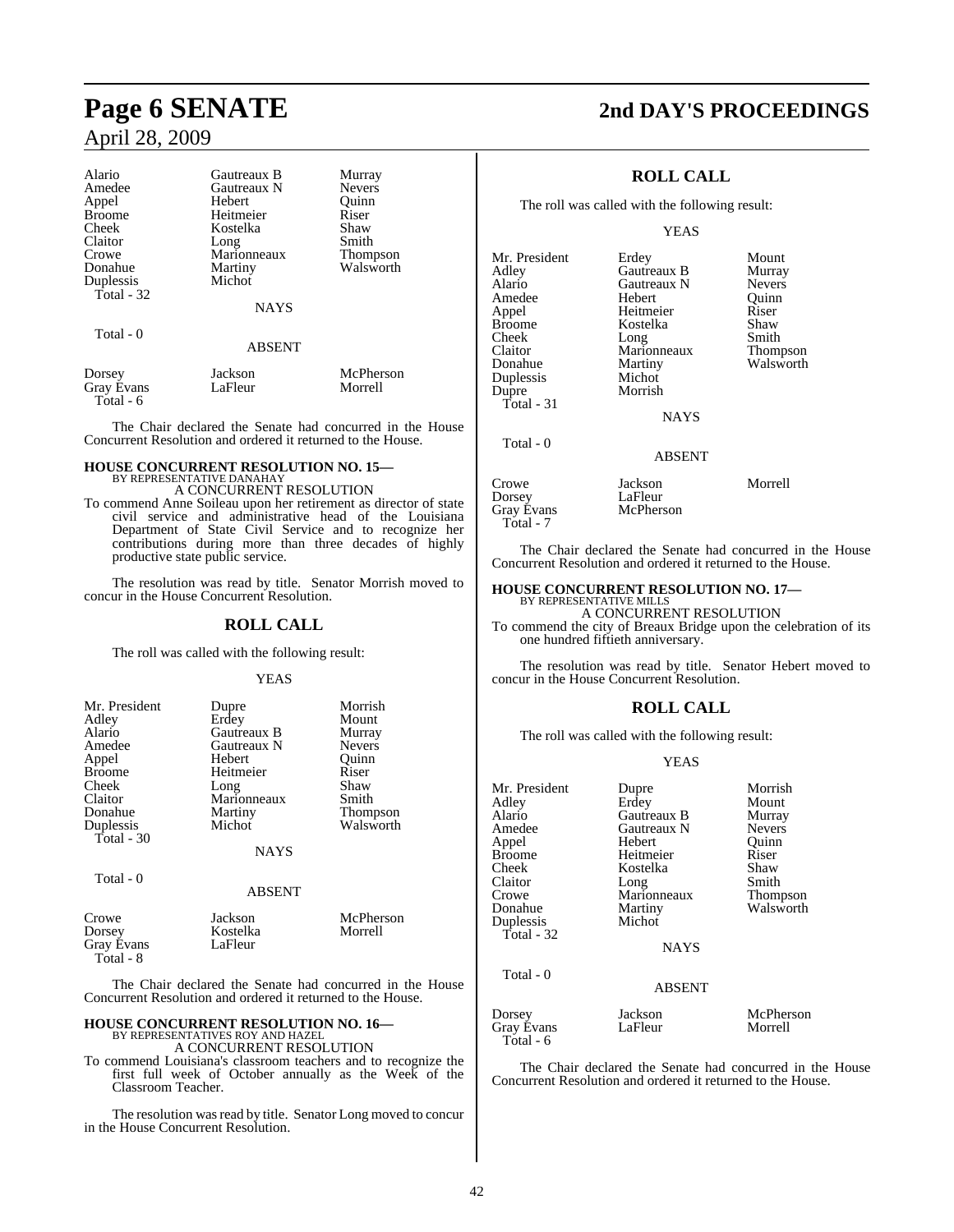# **2nd DAY'S PROCEEDINGS Page 7 SENATE**

# April 28, 2009

**HOUSE CONCURRENT RESOLUTION NO. 18—** BY REPRESENTATIVES WILLMOTT, TALBOT, LIGI, HENRY, LABRUZZO, AND LOPINTO AND SENATORS APPEL AND MARTINY A CONCURRENT RESOLUTION To commend the Archbishop Chapelle High School girls basketball

team upon winning the Class 5A state championship.

The resolution was read by title. Senator Martiny moved to concur in the House Concurrent Resolution.

#### **ROLL CALL**

The roll was called with the following result:

#### YEAS

Thompson Walsworth

| Erdey       | Morrish       |
|-------------|---------------|
| Gautreaux B | Mount         |
| Gautreaux N | Murray        |
| Hebert      | <b>Nevers</b> |
| Heitmeier   | Ouinn         |
| Kostelka    | Riser         |
| Long        | Shaw          |
| Marionneaux | Smith         |
| Martiny     | <b>Thomps</b> |
| Michot      | Walswo        |
| Morrell     |               |
|             |               |
| <b>NAYS</b> |               |
|             |               |

#### **AYS**

| отя |  |  |
|-----|--|--|
|-----|--|--|

#### ABSENT

| Crowe      | Gray Evans | LaFleur   |
|------------|------------|-----------|
| Dorsey     | Jackson    | McPherson |
| Total $-6$ |            |           |

The Chair declared the Senate had concurred in the House Concurrent Resolution and ordered it returned to the House.

#### **HOUSE CONCURRENT RESOLUTION NO. 19—** BY REPRESENTATIVE PATRICIA SMITH

A CONCURRENT RESOLUTION To commend Devika Balachandran, an eleventh grade student at McKinley High School in Baton Rouge, upon her receipt of the 2009 Siemens Award for Advanced Placement.

The resolution was read by title. Senator Broome moved to concur in the House Concurrent Resolution.

#### **ROLL CALL**

The roll was called with the following result:

#### YEAS

| Mr. President | Erdey             | Morrish         |
|---------------|-------------------|-----------------|
| Adley         | Gautreaux B       | Mount           |
| Alario        | Gautreaux N       | Murray          |
| Amedee        | <b>Gray Evans</b> | <b>Nevers</b>   |
| Appel         | Hebert            | Ouinn           |
| Broome        | Heitmeier         | Riser           |
| Cheek         | Jackson           | Shaw            |
| Claitor       | Long              | Smith           |
| Crowe         | Marionneaux       | <b>Thompson</b> |
| Donahue       | Martiny           | Walsworth       |
| Duplessis     | Michot            |                 |
| Dupre         | Morrell           |                 |
| Total - 34    |                   |                 |
|               | <b>NAYS</b>       |                 |
|               |                   |                 |

Total - 0

Dorsey LaFleur McPherson

Total - 4

The Chair declared the Senate had concurred in the House Concurrent Resolution and ordered it returned to the House.

ABSENT

#### **HOUSE CONCURRENT RESOLUTION NO. 20—**

BY REPRESENTATIVES KATZ, ABRAMSON, ANDERS, ARMES, ARNOLD, AUBERT, AUSTIN BADON, BOBBY BADON, BALDONE, BARRAS, BARROW, BILLIOT, BURFORD, HENRY BURNS, TIM BURNS, BURRELL, CARMODY, CARITER, CHAMPAGNE, CHAMPACK, CONNICK, CONTEZ, CROMER, DANAHAY, DIXON, DOERGE, DOVE, GALLOT, GEYMARDS, ELLINGTON, ERNST, FANNIN, FOIL GREENE, GUIL

To express the sincere condolences and the heartfelt sorrow of the Legislature of Louisiana upon the death of Mr. Sol Rosenberg.

The resolution was read by title. Senator Walsworth moved to concur in the House Concurrent Resolution.

#### **ROLL CALL**

The roll was called with the following result:

#### YEAS

| Mr. President       | Erdey             | Morrell         |
|---------------------|-------------------|-----------------|
| Adlev               | Gautreaux B       | Morrish         |
| Alario              | Gautreaux N       | Mount           |
| Amedee              | <b>Gray Evans</b> | Murray          |
| Appel               | Hebert            | <b>Nevers</b>   |
| Broome              | Heitmeier         | Quinn           |
| Cheek               | Jackson           | Riser           |
| Claitor             | Kostelka          | Shaw            |
| Crowe               | Long              | Smith           |
| Donahue             | Marionneaux       | <b>Thompson</b> |
| Duplessis           | Martiny           | Walsworth       |
| Dupre               | Michot            |                 |
| Total - 35          |                   |                 |
|                     | <b>NAYS</b>       |                 |
| Total - 0           |                   |                 |
|                     | <b>ABSENT</b>     |                 |
| Dorsey<br>Total - 3 | LaFleur           | McPherson       |
|                     |                   |                 |

The Chair declared the Senate had concurred in the House Concurrent Resolution and ordered it returned to the House.

**HOUSE CONCURRENT RESOLUTION NO. 21—**<br>BY REPRESENTATIVES MILLS, AUBERT, BOBBY BADDONE, BARRAS, BARROW, CHAMPAGNE, CORTEZ, DANAHAY, DOVE, FRANKLIN, GEYMANN, GISCLAIR, ELBERT GUILLORY, MICKEY<br>GUILLORY, GUINN, HARDY, HARRISON

To recognize Tuesday, May 12, 2009, as Crawfish Day in Louisiana.

The resolution was read by title. Senator Hebert moved to concur in the House Concurrent Resolution.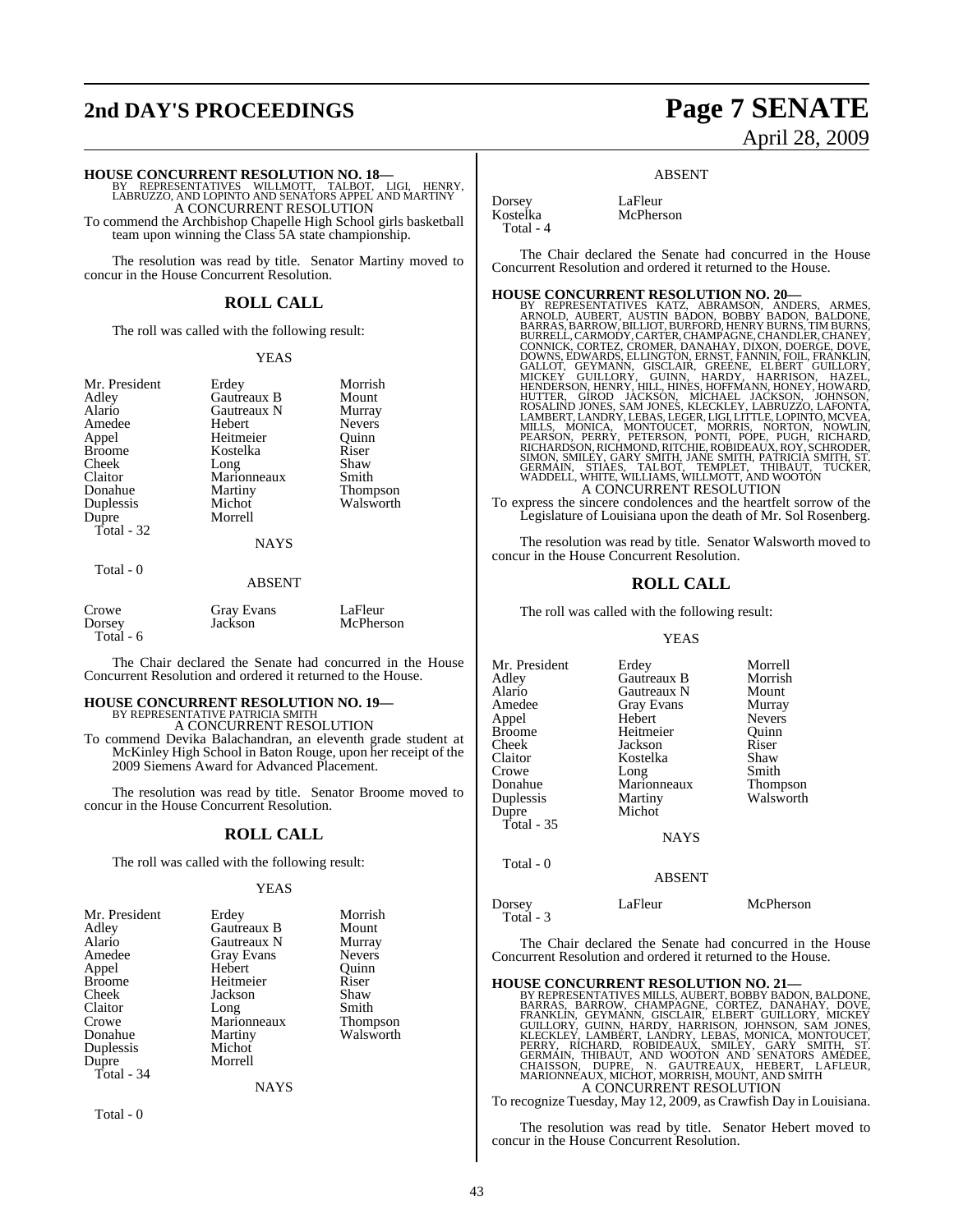# April 28, 2009

## **ROLL CALL**

The roll was called with the following result:

#### YEAS

| Mr. President<br>Adley<br>Alario<br>Amedee<br>Appel<br><b>Broome</b><br>Cheek<br>Claitor<br>Crowe<br>Donahue<br>Duplessis<br>Dupre<br>Total $-35$ | Erdey<br>Gautreaux B<br>Gautreaux N<br><b>Gray Evans</b><br>Hebert<br>Heitmeier<br>Jackson<br>Kostelka<br>Long<br>Marionneaux<br>Martiny<br>Michot<br><b>NAYS</b> | Morrell<br>Morrish<br>Mount<br>Murray<br><b>Nevers</b><br>Quinn<br>Riser<br>Shaw<br>Smith<br>Thompson<br>Walsworth |
|---------------------------------------------------------------------------------------------------------------------------------------------------|-------------------------------------------------------------------------------------------------------------------------------------------------------------------|--------------------------------------------------------------------------------------------------------------------|
|                                                                                                                                                   |                                                                                                                                                                   |                                                                                                                    |
| Total - 0                                                                                                                                         | <b>ABSENT</b>                                                                                                                                                     |                                                                                                                    |
| Dorsey                                                                                                                                            | LaFleur                                                                                                                                                           | McPherson                                                                                                          |

Total - 3

The Chair declared the Senate had concurred in the House Concurrent Resolution and ordered it returned to the House.

# **HOUSE CONCURRENT RESOLUTION NO. 22—** BY REPRESENTATIVE NOWLIN

A CONCURRENT RESOLUTION

To commend the women of Les Amies of Natchitoches, Inc., who celebrated the organization's fiftieth anniversary in June of 2008.

The resolution was read by title. Senator Long moved to concur in the House Concurrent Resolution.

#### **ROLL CALL**

The roll was called with the following result:

#### YEAS

| Mr. President<br>Adley<br>Alario<br>Amedee<br>Appel<br><b>Broome</b><br>Cheek<br>Claitor<br>Crowe<br>Donahue<br>Duplessis<br>Dupre<br>Total $-35$ | Erdey<br>Gautreaux B<br>Gautreaux N<br><b>Gray Evans</b><br>Hebert<br>Heitmeier<br>Jackson<br>Kostelka<br>Long<br>Marionneaux<br>Martiny<br>Michot<br><b>NAYS</b> | Morrell<br>Morrish<br>Mount<br>Murray<br><b>Nevers</b><br>Ouinn<br>Riser<br>Shaw<br>Smith<br>Thompson<br>Walsworth |
|---------------------------------------------------------------------------------------------------------------------------------------------------|-------------------------------------------------------------------------------------------------------------------------------------------------------------------|--------------------------------------------------------------------------------------------------------------------|
| Total - 0                                                                                                                                         | <b>ABSENT</b>                                                                                                                                                     |                                                                                                                    |
| Dorsey<br>Total - 3                                                                                                                               | LaFleur                                                                                                                                                           | McPherson                                                                                                          |

The Chair declared the Senate had concurred in the House Concurrent Resolution and ordered it returned to the House.

# **Page 8 SENATE 2nd DAY'S PROCEEDINGS**

# **HOUSE CONCURRENT RESOLUTION NO. 23—** BY REPRESENTATIVE MILLS

A CONCURRENT RESOLUTION

To commend William K. Fontenot, Jr., upon his receipt of the 2008 CharlesE. Dunbar,Jr.Career Service Award fromtheLouisiana Civil Service League.

The resolution was read by title. Senator Hebert moved to concur in the House Concurrent Resolution.

#### **ROLL CALL**

The roll was called with the following result:

YEAS

| Mr. President     | Erdey             | Morrell       |
|-------------------|-------------------|---------------|
| Adley             | Gautreaux B       | Morrish       |
| Alario            | Gautreaux N       | Mount         |
| Amedee            | <b>Gray Evans</b> | Murray        |
| Appel             | Hebert            | <b>Nevers</b> |
| <b>Broome</b>     | Heitmeier         | Ouinn         |
| Cheek             | Jackson           | Riser         |
| Claitor           | Kostelka          | Shaw          |
| Crowe             | Long              | Smith         |
| Donahue           | Marionneaux       | Thompson      |
| Duplessis         | Martiny           | Walsworth     |
| Dupre             | Michot            |               |
| <b>Total - 35</b> |                   |               |

Total - 0

**NAYS** 

#### ABSENT

| Dorsey<br>Total - 3 | LaFleur | McPherson |
|---------------------|---------|-----------|
|                     |         |           |

The Chair declared the Senate had concurred in the House Concurrent Resolution and ordered it returned to the House.

## **HOUSE CONCURRENT RESOLUTION NO. 24—**

BY REPRESENTATIVE MILLS A CONCURRENT RESOLUTION

To commend Philip McCrory upon hisreceipt of the 2008 Charles E. Dunbar, Jr. Career Service Award from the Louisiana Civil Service League.

The resolution was read by title and placed on the Calendar for a second reading.

## **HOUSE CONCURRENT RESOLUTION NO. 25—** BY REPRESENTATIVE MILLS A CONCURRENT RESOLUTION

To commend Norma Theriot upon her receipt of the 2008 Charles E. Dunbar, Jr. Career Service Award from the Louisiana Civil Service League.

The resolution was read by title and placed on the Calendar for a second reading.

# **HOUSE CONCURRENT RESOLUTION NO. 26—** BY REPRESENTATIVE PATRICIA SMITH A CONCURRENT RESOLUTION

To commend Frankie Day upon receiving a 2008 Milken Family Foundation National Educator Award and for her dedicated service to the students of Louisiana State University Laboratory School in Baton Rouge.

The resolution was read by title and placed on the Calendar for a second reading.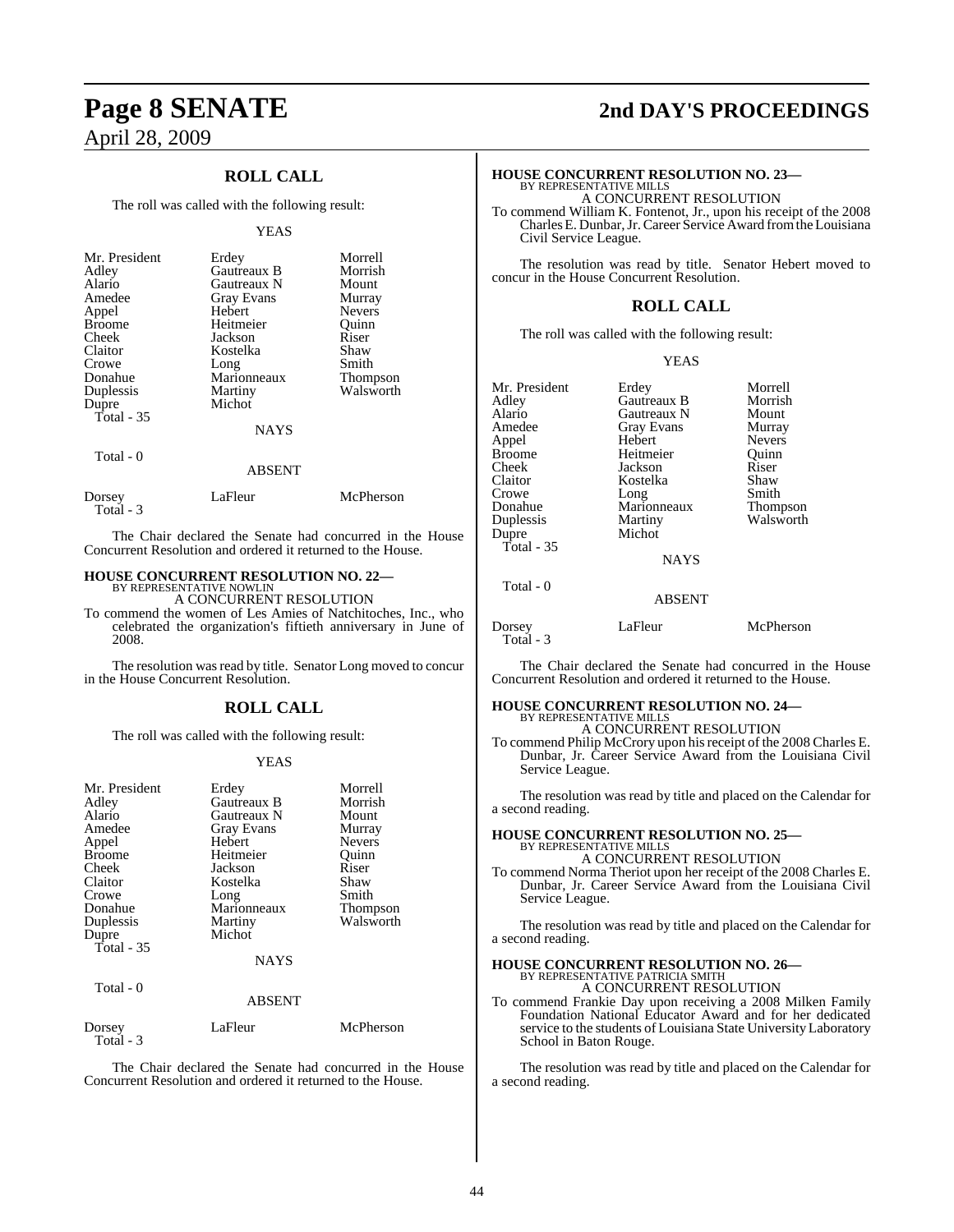# **2nd DAY'S PROCEEDINGS Page 9 SENATE**

# April 28, 2009

**HOUSE CONCURRENT RESOLUTION NO. 27—**<br>BY REPRESENTATIVES KLECKLEY, FRANKLIN, DANAHAY,<br>GEYMANN, GUINN, HILL, AND PERRY AND SENATORS MORRISH,<br>MOUNT, AND SMITH

A CONCURRENT RESOLUTION

To express sincere and heartfelt condolences upon the death of Thomas Joseph Morris, Sr.

The resolution was read by title and placed on the Calendar for a second reading.

#### **HOUSE CONCURRENT RESOLUTION NO. 28—**

BY REPRESENTATIVES KLECKLEY, DANAHAY, GEYMANN, HILL, GUINN, PERRY, AND FRANKLIN AND SENATORS MORRISH, MOUNT, AND SMITH

A CONCURRENT RESOLUTION To express sincere and heartfelt condolences upon the death of Charles Vicknair of Lake Charles.

The resolution was read by title and placed on the Calendar for a second reading.

#### **HOUSE CONCURRENT RESOLUTION NO. 29—** BY REPRESENTATIVE KLECKLEY

A CONCURRENT RESOLUTION

To express sincere and heartfelt condolences upon the death of Lisa Nolen White of Lake Charles.

The resolution was read by title and placed on the Calendar for a second reading.

# **HOUSE CONCURRENT RESOLUTION NO. 30—** BY REPRESENTATIVE PATRICIA SMITH

A CONCURRENT RESOLUTION

To recognize Tuesday, May 26, 2009, as YWCA Day at the legislature.

The resolution was read by title and placed on the Calendar for a second reading.

#### **HOUSE CONCURRENT RESOLUTION NO. 31—**

BY REPRESENTATIVES TUCKER, ABRAMSON, ANDERS, ARMES, ARNOLD, AUBERT, AUSTIN BADON, BALDONE, BARRAS, BARROW, BILLIOT, BURGONE, HENRY BURNS, TIM BURNS, CONNICK, CARTER, CHAMPAGNE, CHANDLER, CHANGENING, CONNICK, CONTEZ, CROMER

To commend Jack Hanemann upon his retirement from Entergy Corporation after more than forty-one and a half years of service.

The resolution was read by title and placed on the Calendar for a second reading.

# **HOUSE CONCURRENT RESOLUTION NO. 32—** BY REPRESENTATIVES TUCKER AND HOFFMANN AND SENATOR

WALSWORTH

A CONCURRENT RESOLUTION

To commend James E. Bradford upon his retirement as manager of governmental affairs for Smurfit-Stone Container Corporation in Hodge, Louisiana.

The resolution was read by title and placed on the Calendar for a second reading.

# **HOUSE CONCURRENT RESOLUTION NO. 34—** BY REPRESENTATIVE PUGH

A CONCURRENT RESOLUTION To recognize Wednesday, May 13, 2009, as Ponchatoula Strawberry Festival Day.

The resolution was read by title and placed on the Calendar for a second reading.

#### **HOUSE CONCURRENT RESOLUTION NO. 35—** BY REPRESENTATIVE PUGH A CONCURRENT RESOLUTION

To recognize Wednesday, May 27, 2009, as Elmer's Candy Day in the state of Louisiana.

The resolution was read by title and placed on the Calendar for a second reading.

# **HOUSE CONCURRENT RESOLUTION NO. 36—** BY REPRESENTATIVE WOOTON

A CONCURRENT RESOLUTION

To commend and congratulate Special Olympics Louisiana for its outstanding work and achievement in providing year-round sports training and athletic competition in a variety of Olympictype sports for all children and adults with intellectual disabilities, giving them continuing opportunities to develop physical fitness, demonstrate courage, experience joy, and participate in a sharing of gifts, skills, and friendship with their families, other Special Olympics athletes, and the community.

The resolution was read by title and placed on the Calendar for a second reading.

# **HOUSE CONCURRENT RESOLUTION NO. 39—** BY REPRESENTATIVE HONEY

A CONCURRENT RESOLUTION

To recognize March thirtieth annually as Welcome Home Vietnam Veterans Day.

The resolution was read by title and placed on the Calendar for a second reading.

## **HOUSE CONCURRENT RESOLUTION NO. 40—** BY REPRESENTATIVES EDWARDS, MCVEA, AND THIBAUT A CONCURRENT RESOLUTION

To expresssincere and heartfelt condolences upon the death of Lloyd L. Lindsey, Jr., Superintendent of West Feliciana Parish Public Schools.

The resolution was read by title and placed on the Calendar for a second reading.

# **HOUSE CONCURRENT RESOLUTION NO. 42—** BY REPRESENTATIVE JOHNSON

A CONCURRENT RESOLUTION

To commend Chairman Earl Barbry, Sr., of the Tunica-Biloxi Tribe of Louisiana.

The resolution was read by title and placed on the Calendar for a second reading.

#### **HOUSE CONCURRENT RESOLUTION NO. 44—**

BY REPRESENTATIVES BARROW, AUBERT, AUSTIN BADON, BURRELL, DIXON, FRANKLIN, GALLOT, ELBERT GUILLORY, HARDY, HONEY, GIROD JACKSON, MICHAEL JACKSON, ROSALIND JONES,<br>LAFONTA, NORTON, PETERSON, RICHMOND, PATRICIA SMITH, AND<br>WILLIAMS AND SENATORS BROOME, DORSEY, DUPLESSIS, GRAY,<br>JACKSON, MORRELL, AND MURRAY<br>A CONCURRENT RESOLUTION

To expresssincere and heartfelt condolences upon the death of Keith Martin Marchand.

The resolution was read by title and placed on the Calendar for a second reading.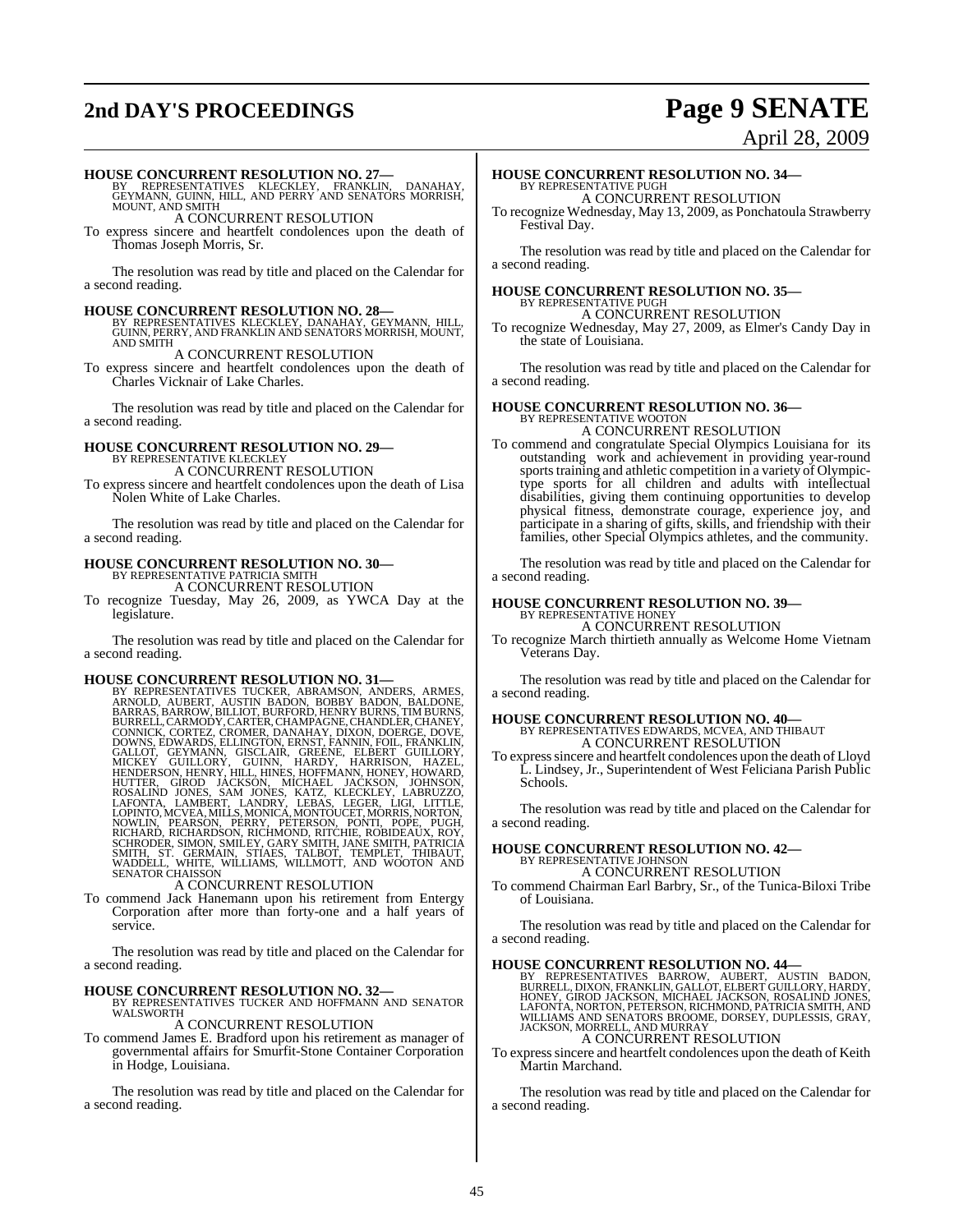# **Page 10 SENATE 2nd DAY'S PROCEEDINGS**

## April 28, 2009

### **HOUSE CONCURRENT RESOLUTION NO. 47—**

BY REPRESENTATIVE SIMON A CONCURRENT RESOLUTION

To memorialize the United States Congress to take such actions as are necessary to maintain the current incentives for the exploration and production of domestic oil and natural gas.

The resolution was read by title and placed on the Calendar for a second reading.

# **HOUSE CONCURRENT RESOLUTION NO. 48—** BY REPRESENTATIVE ANDERS

A CONCURRENT RESOLUTION

To commend Adam Millikin, Jr., upon the celebration of his one hundredth birthday.

The resolution was read by title and placed on the Calendar for a second reading.

# **HOUSE CONCURRENT RESOLUTION NO. 55—** BY REPRESENTATIVE HUTTER

A CONCURRENT RESOLUTION

To memorialize the United States Congress to take such actions as are necessary to appropriate funds to be used for storm-proofing interior pump stations in St. Bernard and Plaquemines parishes.

The resolution was read by title and placed on the Calendar for a second reading.

#### **HOUSE CONCURRENT RESOLUTION NO. 56—**

BY REPRESENTATIVES HUTTER, BARROW, CHAMPAGNE, DOERGE,<br>HILL, ROSALIND JONES, KATZ, LANDRY, NORTON, PETERSON, JANE<br>SMITH, PATRICIA SMITH, ST. GERMAIN, AND STIAES AND<br>SENATORS BROOME, CHEEK, DORSEY, DUPLESSIS, GRAY, JACKSON, MOUNT, AND QUINN

A CONCURRENT RESOLUTION

To commend Priscilla Lawrence of New Orleans upon her receipt of a 2009 Women of Excellence Award from the Louisiana Legislative Women's Caucus Foundation.

The resolution was read by title and placed on the Calendar for a second reading.

**HOUSE CONCURRENT RESOLUTION NO. 57—**<br>BY REPRESENTATIVES HUTTER, BARROW, CHAMPAGNE, DOERGE,<br>HILL, ROSALIND JONES, KATZ, LANDRY, NORTON, PETERSON, JANE<br>SMITH, PATRICIA SMITH, ST. GERMAIN, AND STIAES AND<br>SENATORS BROOME, CHE

A CONCURRENT RESOLUTION

To commend Helen Godfrey Smith of Shreveport upon her receipt of a 2009 Women of Excellence Award from the Louisiana Legislative Women's Caucus Foundation.

The resolution was read by title and placed on the Calendar for a second reading.

**HOUSE CONCURRENT RESOLUTION NO. 58—**<br>BY REPRESENTATIVES HUTTER, BARROW, CHAMPAGNE, DOERGE,<br>HILL, ROSALIND JONES, KATZ, LANDRY, NORTON, PETERSON, JANE<br>SMITH, PATRICIA SMITH, ST. GERMAIN, AND STIAES AND<br>SENATORS BROOME, CHE MOUNT, AND QUINN

A CONCURRENT RESOLUTION

To commend Julia Chan, Ph.D., of Baton Rouge upon her receipt of a 2009 Women of Excellence Award from the Louisiana Legislative Women's Caucus Foundation.

The resolution was read by title and placed on the Calendar for a second reading.

#### **HOUSE CONCURRENT RESOLUTION NO. 59—**

BY REPRESENTATIVES HUTTER, BARROW, CHAMPAGNE, DOERGE,<br>HILL, ROSALIND JONES, KATZ, LANDRY, NORTON, PETERSON, JANE<br>SMITH, PATRICIA - SMITH, - ST. - GERMAIN, - AND - STIAES - AND<br>SENATORS BROOME, CHEEK, DORSEY, DUPLESSIS, GRA

#### A CONCURRENT RESOLUTION

To commend Deborah A. Roe of Baton Rouge upon her receipt of a 2009 Women of Excellence Award from the Louisiana Legislative Women's Caucus Foundation.

The resolution was read by title and placed on the Calendar for a second reading.

**HOUSE CONCURRENT RESOLUTION NO. 61—**<br>BY REPRESENTATIVES HUTTER, BARROW, CHAMPAGNE, DOERGE,<br>HILL, ROSALIND JONES, KATZ, LANDRY, NORTON, PETERSON, JANE<br>SMITH, PATRICIA SMITH, ST. GERMAIN, AND STIAES AND<br>SENATORS BROOME, CHE

#### A CONCURRENT RESOLUTION

To commend Wendy H. Roy of Alexandria upon her receipt of a 2009 Women of Excellence Award from the Louisiana Legislative Women's Caucus Foundation.

The resolution was read by title and placed on the Calendar for a second reading.

#### **HOUSE CONCURRENT RESOLUTION NO. 62—**

BY REPRESENTATIVES HUTTER, BARROW, CHAMPAGNE, DOERGE,<br>HILL, ROSALIND JONES, KATZ, LANDRY, NORTON, PETERSON, JANE<br>SMITH, PATRICIA SMITH, ST. GERMAIN, AND STIAES AND<br>SENATORS BROOME, CHEEK, DORSEY, DUPLE

### A CONCURRENT RESOLUTION

To commend Carol McMichael Reese, Ph.D., of New Orleans upon her receipt of a 2009 Women of Excellence Award from the Louisiana Legislative Women's Caucus Foundation.

The resolution was read by title and placed on the Calendar for a second reading.

#### **HOUSE CONCURRENT RESOLUTION NO. 63—**

BY REPRESENTATIVES HUTTER, BARROW, CHAMPAGNE, DOERGE,<br>HILL, ROSALIND JONES, KATZ, LANDRY, NORTON, PETERSON, JANE<br>SMITH, PATRICIA SMITH, ST. GERMAIN, AND STIAES AND<br>SENATORS BROOME, CHEEK, DORSEY, DUPLE

#### A CONCURRENT RESOLUTION

To commend Sarah Miller of Lafayette upon her receipt of a 2009 Women of Excellence Award from the Louisiana Legislative Women's Caucus Foundation.

The resolution was read by title and placed on the Calendar for a second reading.

# **HOUSE CONCURRENT RESOLUTION NO. 64—** BY REPRESENTATIVE HENRY BURNS AND SENATOR ADLEY

A CONCURRENT RESOLUTION To commend Richard Kenneth "Dickie" Barnes, Jr., for his dedication and service in the United States Navy and his 30 years of excellent service with the Louisiana Department of

The resolution was read by title and placed on the Calendar for a second reading.

Wildlife and Fisheries.

**HOUSE CONCURRENT RESOLUTION NO. 65—**<br>BY REPRESENTATIVES LOPINTO, BILLIOT, CONNICK, GISCLAIR,<br>HENRY, GIROD JACKSON, LABRUZZO, LIGI, TALBOT, TEMPLET,<br>TUCKER, WILLMOTT, AND WOOTON AND SENATORS MARTINY,<br>ALARIO, APPEL, HEITMEI A CONCURRENT RESOLUTION

To express sincere and heartfelt condolences upon the death of Paul E. Emenes of Metairie.

The resolution was read by title and placed on the Calendar for a second reading.

#### **HOUSE CONCURRENT RESOLUTION NO. 66—** BY REPRESENTATIVE PETERSON

#### A CONCURRENT RESOLUTION

To recognize Wednesday, May 13, 2009, as Planned Parenthood Day in Louisiana.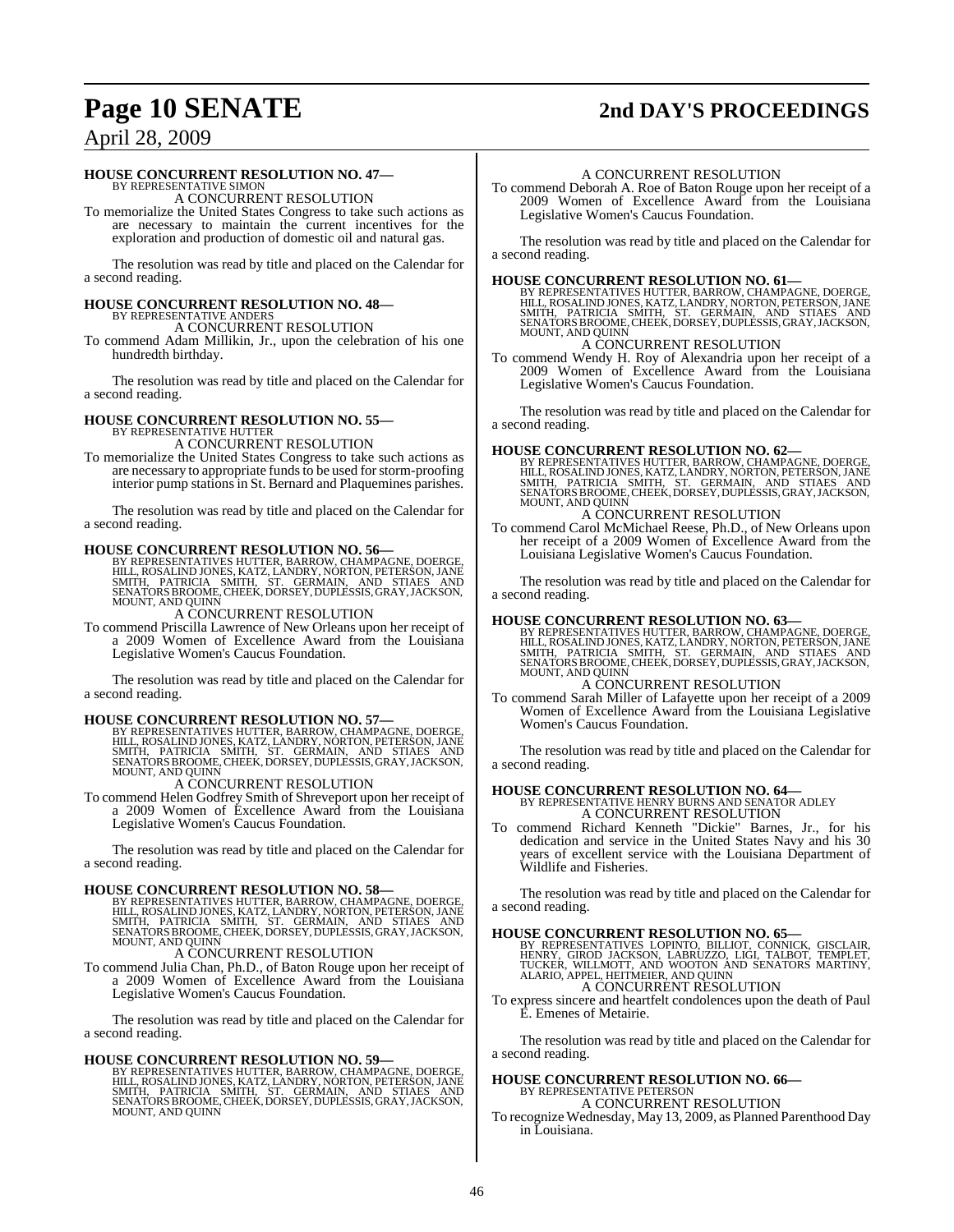# **2nd DAY'S PROCEEDINGS Page 11 SENATE**

April 28, 2009

The resolution was read by title and placed on the Calendar for a second reading.

# **HOUSE CONCURRENT RESOLUTION NO. 67—** BY REPRESENTATIVE PETERSON AND SENATOR GRAY

A CONCURRENT RESOLUTION

To recognize Wednesday, June 10, 2009, as Delta Sigma Theta Sorority "Red and White" Day at the Legislature of Louisiana.

The resolution was read by title and placed on the Calendar for a second reading.

## **HOUSE CONCURRENT RESOLUTION NO. 69—**

BY REPRESENTATIVE DIXON A CONCURRENT RESOLUTION

To commend Joseph Hudson, Sr., upon the celebration of his one hundredth birthday.

The resolution was read by title and placed on the Calendar for a second reading.

#### **HOUSE CONCURRENT RESOLUTION NO. 70—** BY REPRESENTATIVE DIXON

A CONCURRENT RESOLUTION

To commend Elmer Vincent Moore as he celebrates entering his ninetieth year of life.

The resolution was read by title and placed on the Calendar for a second reading.

# **HOUSE CONCURRENT RESOLUTION NO. 71—** BY REPRESENTATIVE HARDY

A CONCURRENT RESOLUTION

To express sincere and heartfelt condolences upon the death of Michael "Blaise" Landry of Morganza.

The resolution was read by title and placed on the Calendar for a second reading.

## **Reports of Committees**

The following reports of committees were received and read:

#### **REPORT OF COMMITTEE ON**

## **JUDICIARY A**

Senator Julie Quinn, Chairman on behalf of the Committee on Judiciary A, submitted the following report:

#### April 28, 2009

To the President and Members of the Senate:

I am directed by your Committee on Judiciary A to submit the following report:

## **SENATE BILL NO. 27—**

BY SENATOR MARTINY

AN ACT To enact R.S.  $9:203(E)(7)$ , relative to marriage officiants, judges, and justices of the peace; to provide for the extension of authority for certain federal judges to preside over a marriage ceremony for a particular period of time; and to provide for related matters.

Reported favorably.

Respectfully submitted, JULIE QUINN Chairman

#### **REPORT OF COMMITTEE ON**

## **REVENUE AND FISCAL AFFAIRS**

Senator Robert M. Marionneaux,Jr., Chairman on behalf of the Committee on Revenue and Fiscal Affairs, submitted the following report:

April 28, 2009

To the President and Members of the Senate:

I am directed by your Committee on Revenue and Fiscal Affairs to submit the following report:

#### **SENATE BILL NO. 160—**

BY SENATOR MARIONNEAUX AN ACT

To enact R.S. 47:1675(A)(6), relative to tax credits; to provide that any tax credit against income or corporate franchise tax with a "cap" on the amount of the exemption allowed be administered on a first-come, first-serve basis unless otherwise provided by the statute granting the tax credit; to provide an exception when the total tax credits requested on a single business day exceed tax credits available under the credit "cap" and to provide for related matters.

Reported with amendments.

Respectfully submitted, ROBERT M. MARIONNEAUX, JR. Chairman

#### **REPORT OF COMMITTEE ON**

## **FINANCE**

Senator Michael J. "Mike" Michot, Chairman on behalf of the Committee on Finance, submitted the following report:

#### April 28, 2009

To the President and Members of the Senate:

I am directed by your Committee on Finance to submit the following report:

**SENATE BILL NO. 283—**

BY SENATOR WALSWORTH AN ACT

To amend and reenact R.S. 51:2365(F), relative to the Louisiana Mega-Project Development Fund; to provide for the definition of a mega-project; and to provide for related matters.

Reported with amendments.

Respectfully submitted, MICHAEL J. "MIKE" MICHOT Chairman

#### **Senate Bills and Joint Resolutions on Second Reading Reported by Committees**

Senator Walsworth asked for and obtained a suspension of the rules to advance Senate Bill No. 283 just reported by Committee.

**SENATE BILL NO. 283—** BY SENATOR WALSWORTH

AN ACT

To amend and reenact R.S. 51:2365(F), relative to the Louisiana Mega-Project Development Fund; to provide for the definition of a mega-project; and to provide for related matters.

Reported with amendments by the Committee on Finance.